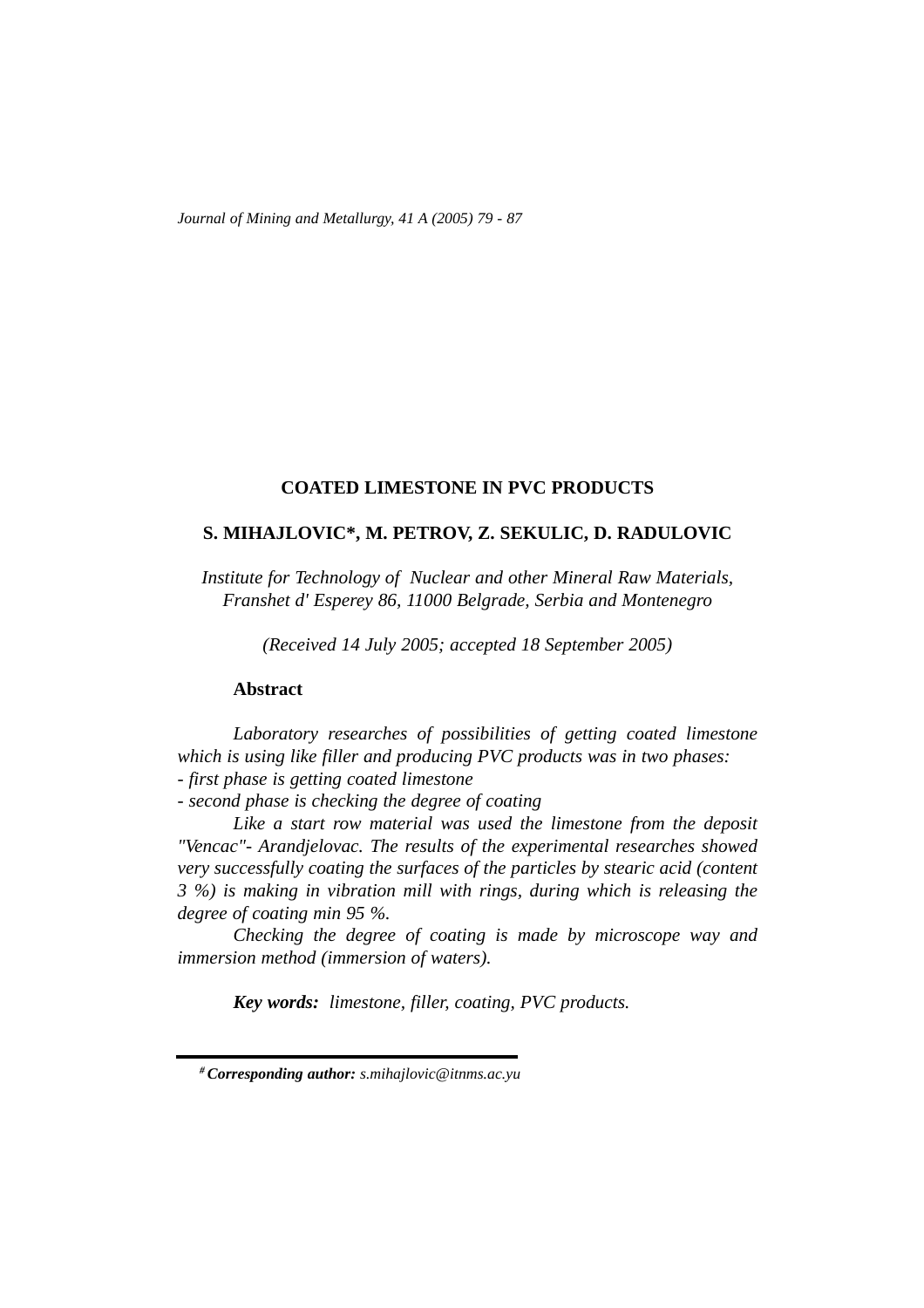# **1. Introduction**

Under the term filler in technology of preparing PVC we imply very cheap non-organic materials, from which issue their first task, and it is decreasing the price of total mixture, apropos finished product (1).

Mineral fillers, one of them is  $CaCO<sub>3</sub>$  its bigger application find in industry of thermoplastic masses, especially PVC where it has the biggest application.

Industry for producing PVC has same special requests for the quality which are for all the fillers, for  $CaCO<sub>3</sub>$  too and it is:

- filler must persist the temperature without any changes. pressure, mechanic tension and all other conditions which are following preparing PVC.

- filler must have easy dispersion of its particulars

- it must be white , without impurities and strange materials

- it mustn't act abrasively

- they mustn't have more then 0.4% of moisture,

- no matter fillers for PVC are non active we need to make accent on the need for their inertion, and compatibility with all additions presented in alloy

 $-$  CaCO<sub>3</sub>, like the others non organic fillers we add to PVC always in form fine, dry dust, in the phase of mixing PVC with all other additives, with target for better homogenisation.

Justification of using carbonate rocks like a filler lies in their wide diffusion in the surface, available part of the earth shell, volume of appearing and relatively easy dusting (2).

The requests of preparing industry for some carbonate fillers influence on searching the laboratory solutions of a problem of arrangement of the fine micronized carbonate fillers with oily acids and their salts.

The latest directions of the development are directed to more bigly application of treated limestones, apropos activated limestones. The most often for the activation we use the oily acids, different oils, salts of non oil acids, from the most we use stearic acid and Ca-stearate. By procedure of hemi sorption, on the surface of all particulars of filler origin the mononuclear film of stearate and it is such chemistry bonded and it became the additional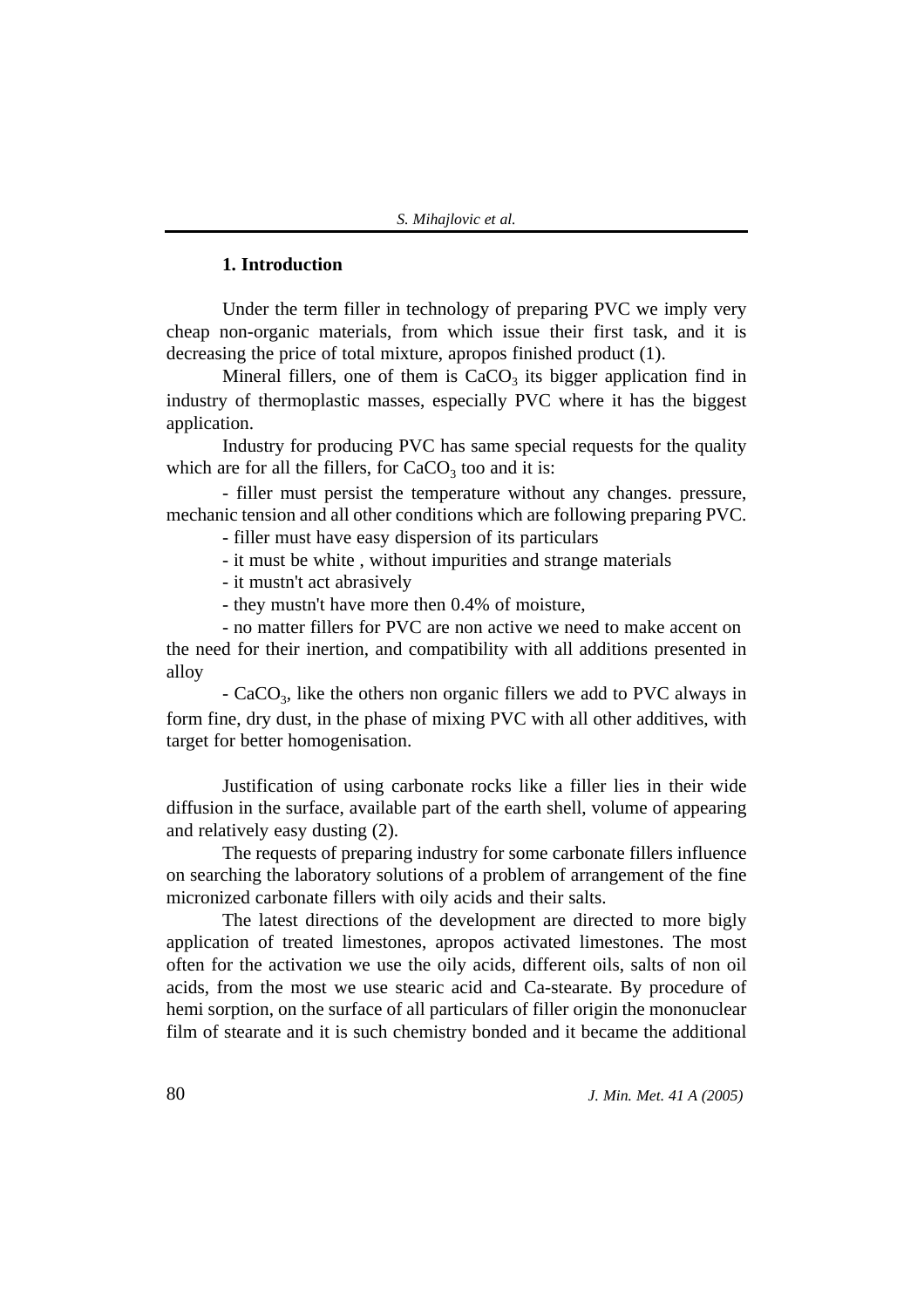part of every particle. The quantity of such used stearic acid is in the lines  $1-3\%$  (3).

Interaction between the ion of calcium and neighbour atom oxygen which belongs to carbonate ion is by electrostatic nature, and between two atoms are relatively small electronic density. One of the consequences of energy relations in the crystal is creating the stabile complexes (4) . When we use it like filler, limestone because of such a structure gives special results in dispersion.

Chemistry characteristic of  $CaCO<sub>3</sub>$  is that it resolves in the acids what is not favourable influenced on its widest using. The sensibility on acids is decreasing by surface preparing the particles during which we got especially good dispersion in some special system (5). Besides that, by activation the limestone, we got the following effects:

- it gets special hydrophobic characteristic and on that way it decline water and moisture what is very important for every filler

 $-$  By the surface preparing it gets the abrasive characteristic CaCO<sub>3</sub>

- Such a fillers shows better rheology characteristics, bigger resistance on hit and better electric characteristics

- By using such kind of filler we got more quality surface of the finished product, from the aspect of its smooth, shine and its look.

We need to emphasize that from all the fillers which are using for producing PVC only on fillers type  $CaCO<sub>3</sub>$  goes 80% from total spent of fillers (6).

In the first part of this work are given the results of the researches made with the aim of getting coated  $CaCO<sub>3</sub>$  from the deposit "Vencac"-Arandjelovac to make better its characteristics and to use like a filler in producing PVC products. In the second part of work are showed the results of the researches got on microscopic way in the aim of fortifying the degree of coating of the researches samples of limestone.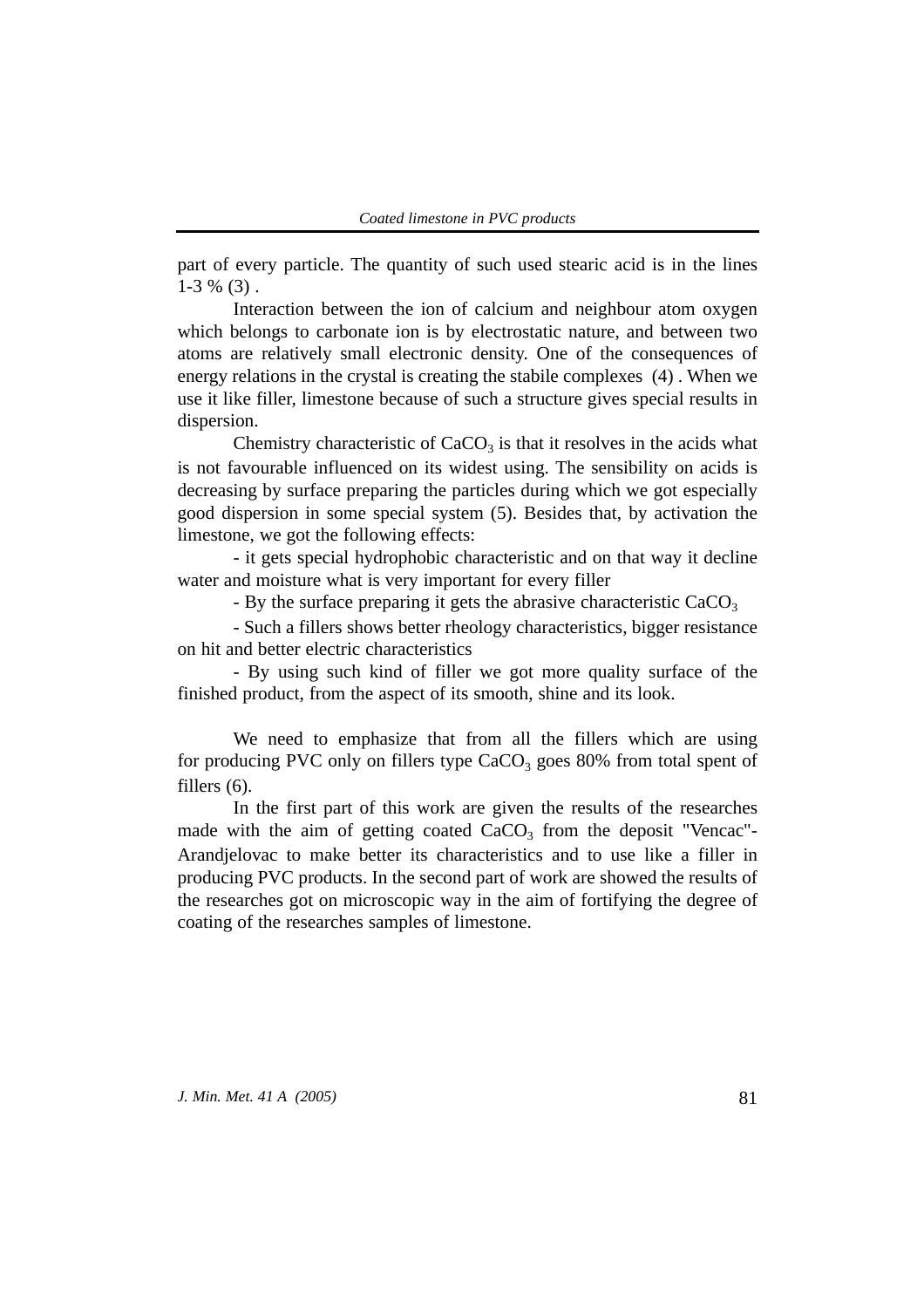### **2. Experimental procedure**

#### *2.1. Characteristics of the row material*

#### **a) Chemistry composition**

Chemistry composition of the sample of the limestone from the deposit "Vencac"-Arandjelovac is showed in table 1.

**Table 1.** Chemistry composition of the limestone from the deposit "Vencac"-Arandjelovac

| Component  | CaCO <sub>3</sub> | Fe <sub>2</sub> O <sub>3</sub> | $Al_2O_3$ | MgO  | SiO <sub>2</sub> | CaO   |       |
|------------|-------------------|--------------------------------|-----------|------|------------------|-------|-------|
| Content, % | 98.29             | 0.015                          | 0.038     | 0.62 | 0.57             | 55.07 | 43.55 |

Chemistry composition in table 1 shows that the limestone from deposit "Vencac"-Arandjelovac is satisfied quality from the aspect of the content of  $CaCO<sub>3</sub>$  and like such it is satisfying the conditions for using like filler.

#### **b) Mineralogy composition**

Qualitative mineralogy analysis of the sample of limestone from the deposit Vencac Arandjelovac is made under the polarization microscope for the passed light, by immersion method (immersion xylene) with identification of the present minerals. Amplification of the objective is 3.2-20X.

Mineral composition: calcite, opal, wollastonite, getite-limonite, apathite, rhutile, vesuvianite. Mineral composition is unchanged. Researched sample is total in crystal condition (with exception of opal). The most present mineral is calcite (more then 95 %) while next is opal, then limonite-getite, which appears in the form of film on calcite, or like free, wollastonite and vesuvianite with apathite and rhutile (in traces). Presence of iron minerals (limonite-getite) are in traces.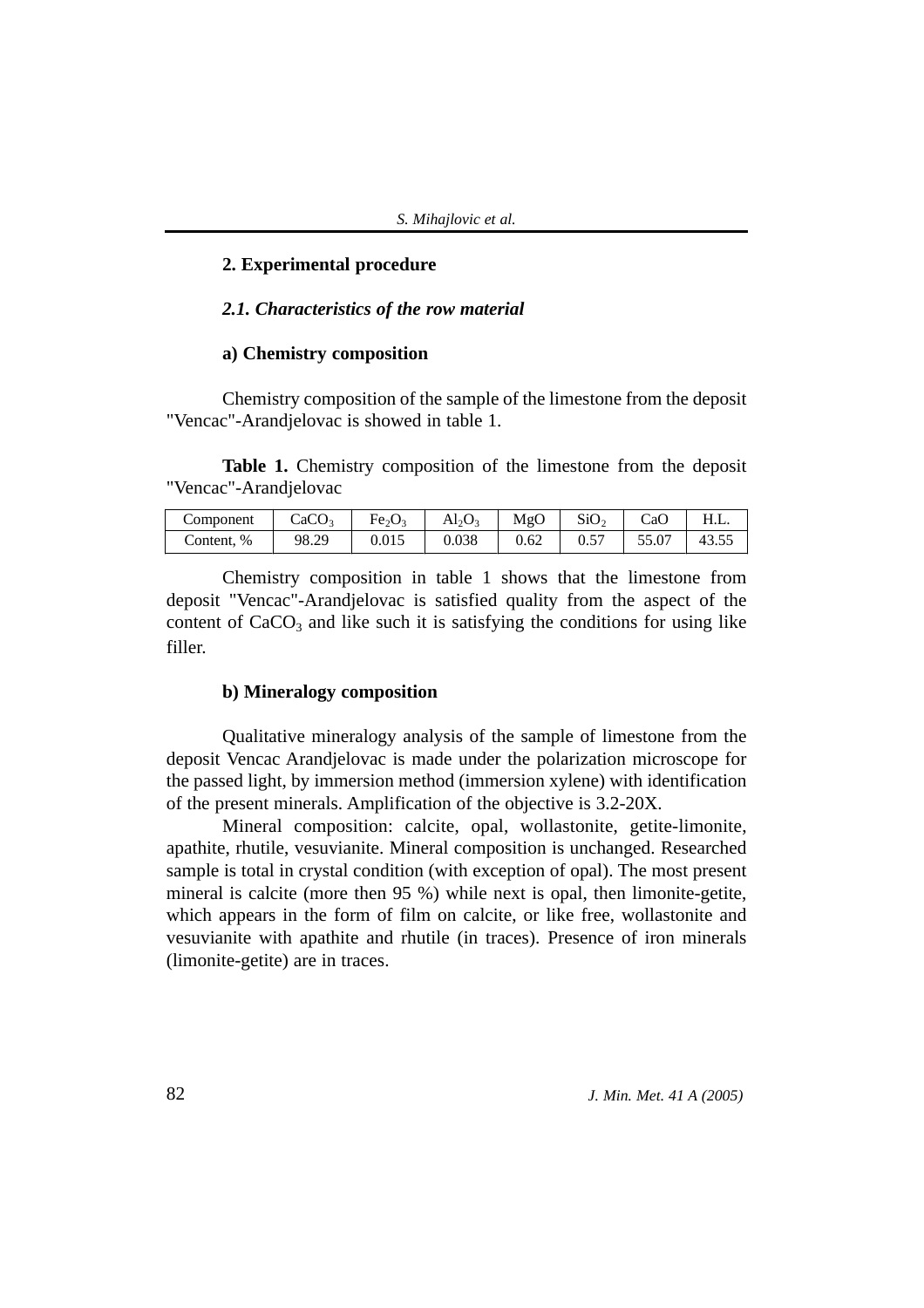# **c) Granulometric composition**

Granulometric composition of the researched sample of limestone "Vencac"-Arandjelovac is showed in table 2 and graphically on figure 1.

| Class of grain size, $\mu$ m | M, %   | M% from sieving | $M\%$ sieving |
|------------------------------|--------|-----------------|---------------|
| $+315$                       | 0.00   | 0.00            |               |
| $-315+208$                   | 0.17   | 0.17            | 100.00        |
| $-208+149$                   | 1.11   | 1.27            | 99.83         |
| $-149+104$                   | 5.54   | 6.81            | 98.73         |
| $-104 + 74$                  | 2.66   | 9.47            | 93.19         |
| $-74+63$                     | 6.86   | 16.33           | 90.53         |
| $-63+43$                     | 3.76   | 20.09           | 83.67         |
| $-43+37$                     | 1.11   | 21.20           | 79.91         |
| $-37+30$                     | 1.18   | 22.38           | 78.80         |
| $-30+20$                     | 5.20   | 27.58           | 77.62         |
| $-20+15$                     | 7.17   | 34.75           | 72.42         |
| $-15+10$                     | 13.79  | 48.54           | 65.25         |
| $-10+5$                      | 27.82  | 76.36           | 51.46         |
| $-5+0$                       | 23.64  | 100.00          | 23.64         |
| Σ                            | 100.00 |                 |               |

**Table 2.** Granulometric composition of limestone "Vencac"- Arandjelovac





Other characteristics of the used sample of limestone which are important, too for its using like a filler in PVC products are given in table 3.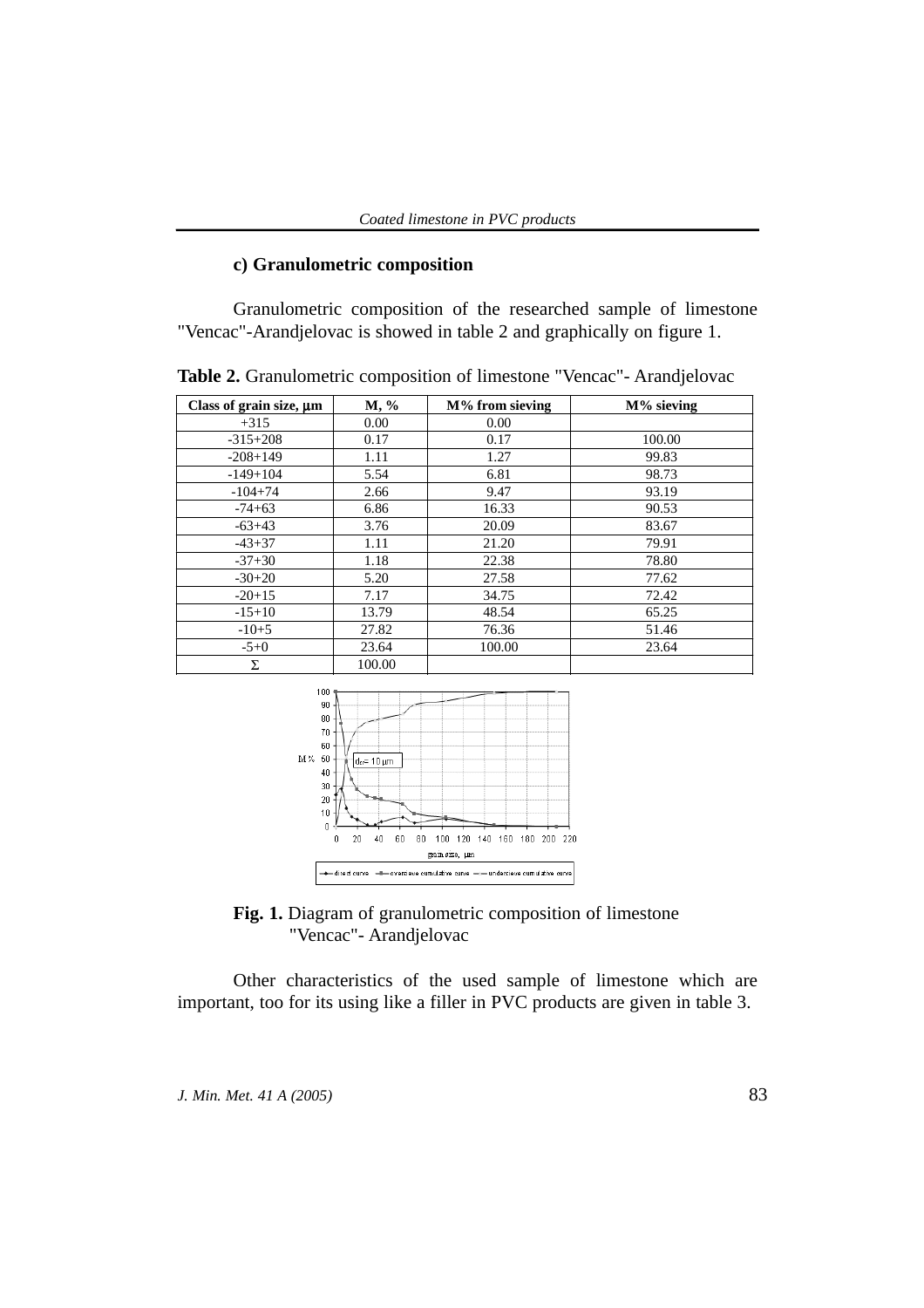| <b>Characteristic of limestone</b> | <b>Result</b>                         | <b>Standard</b>      |  |
|------------------------------------|---------------------------------------|----------------------|--|
| Extern look                        | White dust without mechanic additions | <b>JUS B.B8.080.</b> |  |
| Degree of whiteness                | 93.1% (MgO-100%)                      | <b>JUS B.B8.084</b>  |  |
| Adsorption of oil                  | 21.53%                                | <b>JUS H.C8.202</b>  |  |
| Content of moisture                | 0.02% (at 105 °C)                     | <b>JUS H.C8.202</b>  |  |
| pH value of the water suspension   | 9.5                                   | <b>JUS H.C8.209</b>  |  |

Table 3. Characteristics of used sample of limestone

# *2.2. Technology procedure of getting the coated limestone*

Coating the mineral row material, apropos fine dust of CaCO3 from mine "Vencac" Arandjelovac we made on new technology procedure in laboratory conditions with stearic acid. The content of stearic acid in the samples was 1%, 2% and 3%. Coating was made in vibration mill with rings type "KHD HUMBOLDT WEDAG" lasting 7 minutes and previously was warming the mill and mineral row material on 60 C.

The scheme of the process of coating was showed on the figure 2.



**Fig. 2.** Scheme of the technology procedure of getting coated limestone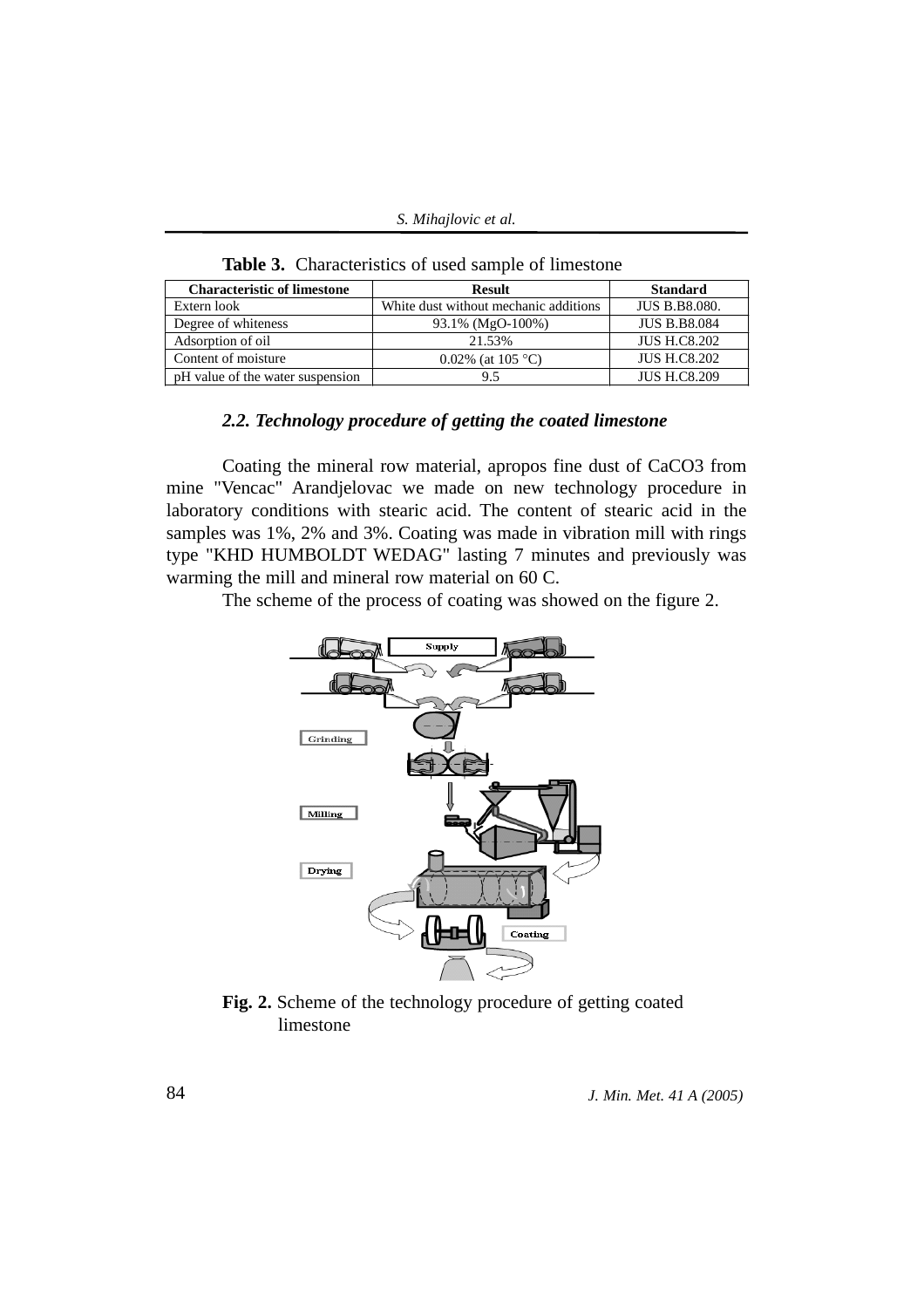From previous, it could be concluded that with valorization of molybdenum through next few years, RBB income could be raised up to unbelievable 50%. Because of that, this fact must be considered with respect. RTB

## *2.3. Checking the degree of coating*

Checking the degree of coating on the examined samples of limestone is done under the polarisation microscope for the passed light, by immersion method (immersion of waters), in laboratory for mineralogy characterisation ITNMS. Amplification of the objective is 10-50X.

On the figures 3, 4 and 5 are shown the look of examined samples of limestone.



Fig. 3. Look of the coated limestone (content of stearic acid 1%)



**Fig. 4.** Look of the coated limestone (content of stearic acid 2%)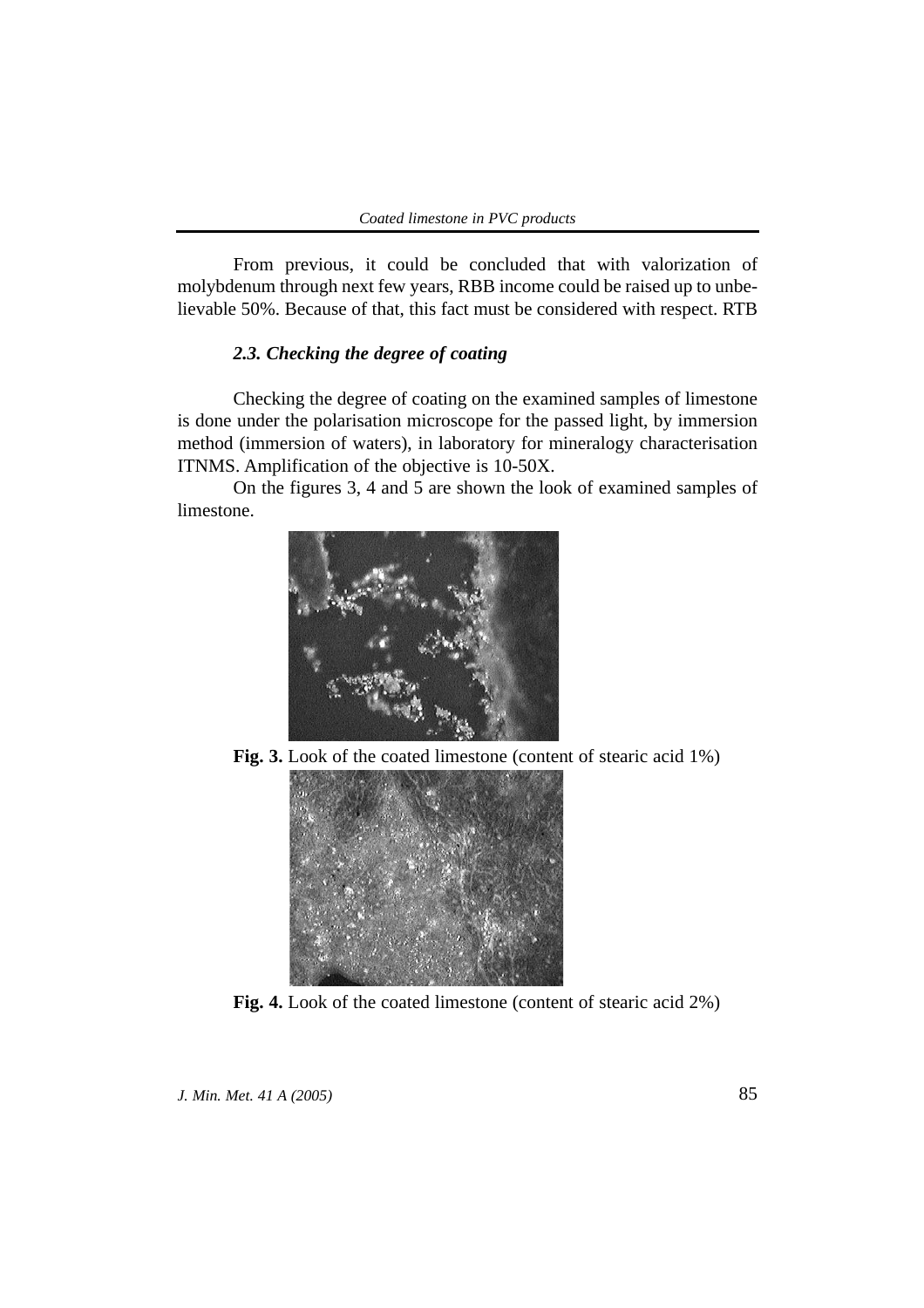*S. Mihajlovic et al.*



**Fig. 5.** Look of the coated limestone (content of stearic acid 3%)

Results showed that the degree of coating the limestone which is activated with stearic acid whose content in the sample is 1 %, minimum 80 % (Figure 3).

The degree of coating the sample which content 2 % stearic acid is minimum 85 % (figure 4).

The biggest degree of coating (minimum 95 %) is reached in the sample which is activated with stearic acid whose content in the sample is 3 % (Figure 5).

# **3. Conclusions**

Based on results we have got we can conclude following:

- Coating the surface of the particulars of limestone by stearic acid has done successfully in vibration mill with rings.

- Biggest degree of coating was reached in the sample to which is add % stearic acid (min 95 %) while the coating in samples to which was add 1 % and 2 % of stearic acid little lower and approximately similar values (min 80 % and min 85 %)

- During the fortifying the time of lasting the covering we started from the conclusion get into earlier examines that the factor time don't influence on degree of coating.

- Experience data shows that the ideal temperature for coating is 60°C.